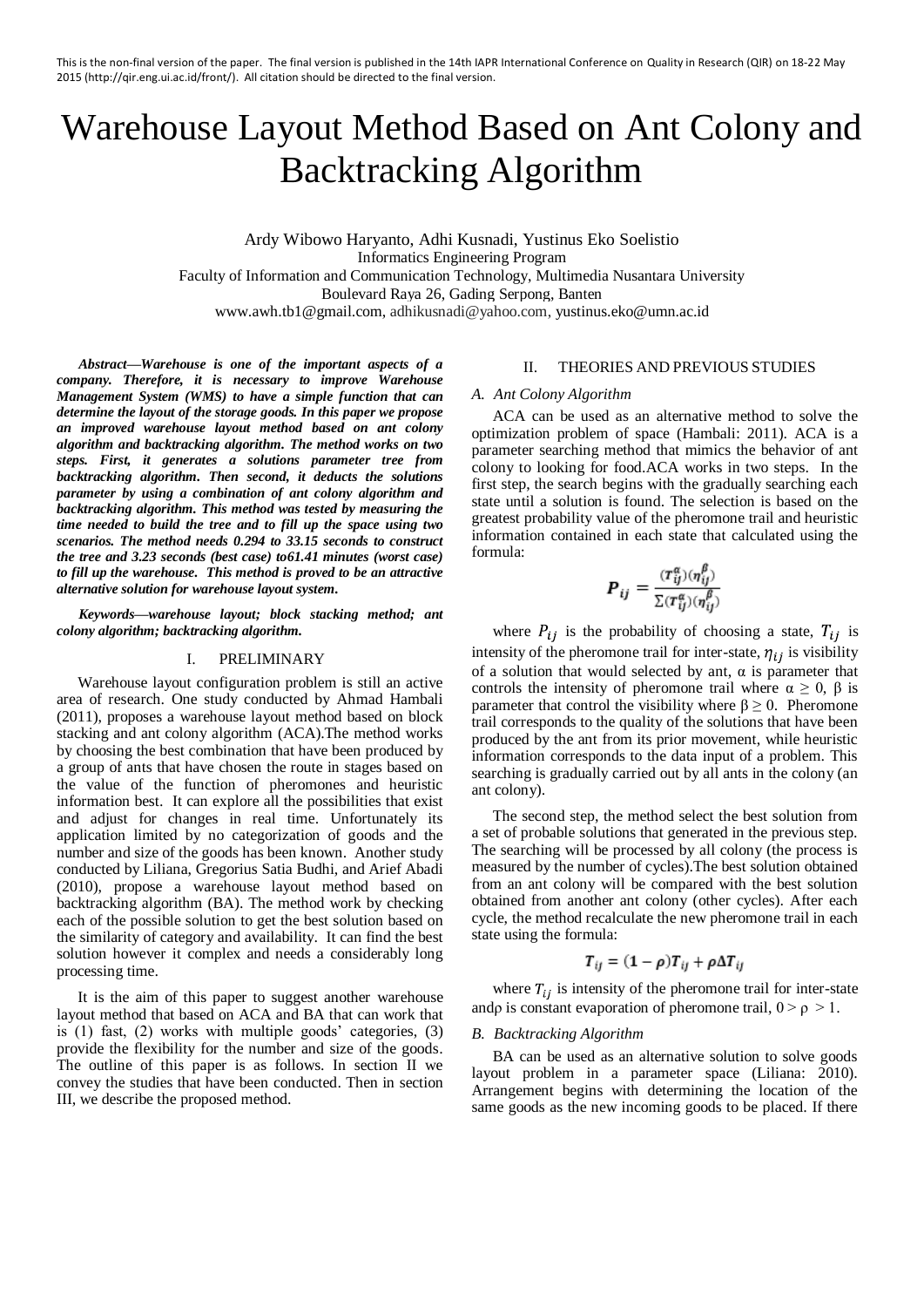are goods that have not been placed at this early stage, the next stage will be called in recursion manner. Backtracking is applied when the solution has to be tracked back to its previous steps. BA has the advantages of its ability to obtain the best results from a set of combinations by exhaustively searching in all possible solution space. However, this algorithm is not efficient because the search process could take a long time when the search space is large.

# III. PROPOSED METHOD

The propose warehouse layout method consists of two steps. First, the method constructs a solution tree using BA. Then second, it searches for the best solution using ACA and BA.

# *A. TreeConstructionStep*

The tree consists of five levels. The first level is the category of goods in warehouse layout (e.g. food, glassware, electronic. The second level is the storage space which is measured in terms of blocks. The block is a three dimensional storage space (in Euclidean sense) that has length x (third level), height y (fourth level), and width z (fifth level). The size of all levels can predefine. It is common that a binary tree structure is used as a solutions tree, however the binary structure will pose complexity problem when the solutions form an unbalance tree. Therefore we propose to use a tree's structure that each node has exactly five child nodes.



Fig. 1. Five levels of tree

Each node in the tree stores the (1) name of the node, (2) node binary status ( $0 =$  empty,  $1 =$  full), (3) intensity of pheromone trail for inter-state( $T_{ij}$ ),(4) visibility of a solution that would selected by ant  $(\eta_{ii})$ , and (5)amount of pheromone

trail deposited  $(\Delta T_{ii})$ . The default parameter for each node  $\arctan T_{ij}$ , and  $\Delta T_{ij}$  with a value of zero, and  $\eta_{ij}$ . The visualisation of the construction step can be seen in figure 3.



# *B. Solution Searching Step*

To search the best fit solution from the tree, this method employ ACA and BA in cascading manners.ACA was first used in the search process and BA as backup when ACA cannot find a fit solution. Each ant will perform a search from the first to fifth level by tracking the amount of pheromone trail and probability exists on the each node. If ACA can not find a fit solution, then BA will be employed with leaf nodes (the solution does not fit the previously obtained) as a starting point.

ACA is used in this method provide the flexibility for the number of goods (the number of goods to be laid out unknown) and has only use one cycle.

All node, except the root, are initialized by using the probability of a number of possibilities existas follows:

Category Node

$$
\eta_{ij_x} = \frac{1}{categoryCount}
$$

Block Node

$$
\eta_{ij_x} = \frac{blockVolume_x}{\sum_{x=0}^{x=y}blockVolume_x*}
$$
  
Description,

 $* = block$  volume that has the same category.

Block Length (x) Node

$$
\eta_{ij_x} = \frac{1}{blockLength}
$$

- Block Height (y) Node  $\mathbf{1}$  $\eta_{ij} = \frac{1}{BlockHeight}$
- Block Width (z) Node

$$
\eta_{ij_x} = \frac{1}{\text{blockWidth}}
$$

An incoming goods is regarded as an ant. An ant will move from node i (the parent node) to node j (child nodes)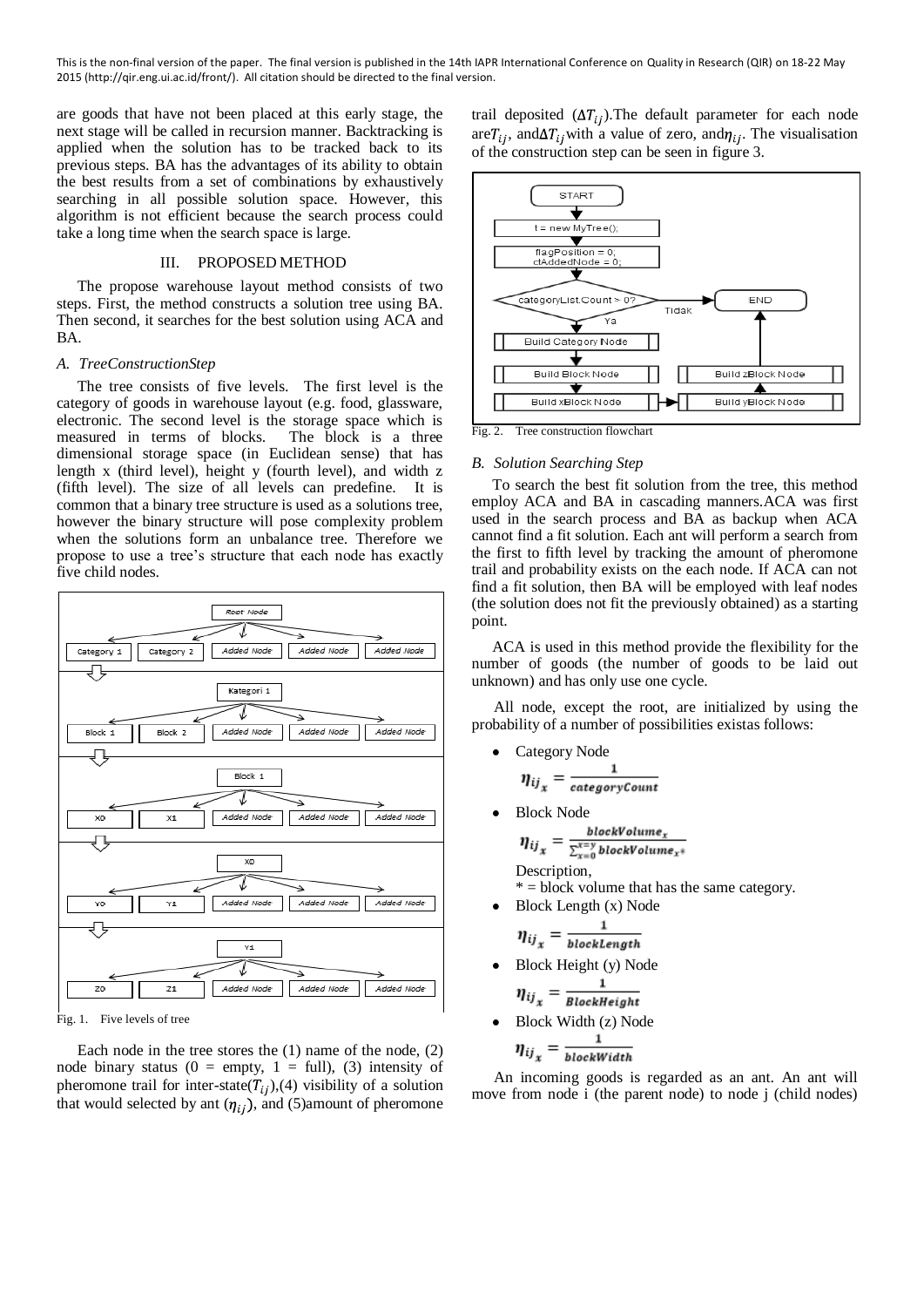based on the greatest probability value calculation results based on the pheromone trail and heuristic information contained in each state.

Prior to the movement from current node to one of its child nodes, do validation against the fifth child node whether the fifth child nodes and child nodes of the child nodes, and so on, have an empty space or not. If not, then value of the node and value of  $\eta_{ii}$ nodefrom current node changed to zero and go up to the parent node of the current node. By changing the value of  $\eta_{ii}$ *node* from current node, then the probability of election of the nodes become smaller.

For the movement of ants from root node to category node, do addition against  $\eta_{ij}$  value of the category node if the goods that entered has the same category with the category nodes. If the goods category are not in accordance with all the category node at first level, then the ants move to the parent node (added nodes) of the node category at second level, and so on.

For the movement of ants from category node to block node, do reduction against  $\eta_{ii}$  value of the block node to be zero if the goods that entered has the size (length, width, height) or volume larger than the size or volume of the block nodes. If the size or volume of the goods do not conform to any size or volume block node at first level, then automatically the ant moves to the parent node (added nodes) from block node at second level, and so on. If there is no space at all block nodes that has the same category, then in the end the ants move towards the category node that have different categories from the category of goods that entered. If that happens, then the search process is stopped (space not found).

If the divisor is zero (due  $T_{ii}$ all child node is zero), then recalculate the divisor value by giving  $T_{ii}$  value for all child nodes with a default value of  $T_i$  established, namely 0.1.



Fig. 3. Ant colony algorithm flowchart

If found enough free space to put a goods, then the intensity of the pheromone trail for inter-state( $T_{ii}$ ) and the amount of pheromone trail deposited  $(\Delta T_{ij})$  for every edge that is passed from the root node to a leaf node until to find a leaf node to be updated. In addition, update value with a value of one and visibility of a solution that would be chosen by  $(\eta_{ii})$  with a value of zero for all *leaf nodes* that describe the smallest unit of storage volume has been filled goods.



Fig. 4. Ant colony algorithm flowchart(*global pheromone trail update*)

### *C. Backtracking Algorithm Flowchart*

If ACA can not find a fit solution, then this method use BA as alternative with leaf nodes (thesolution does not fit the previously obtained**)** as a starting point. Backtracking is done until obtain space to put the pieces of the goods or all nodes that are in the same category have visited (there is not enough free space to put a goods).



Fig. 5. Backtracking algorithm flowchart

### IV. TEST AND COMPARISON

The method is tested using two scenarios. The first scenario test the method using homogeneous goods size as input set. The second scenario test the method using heterogeneous goods size as input set.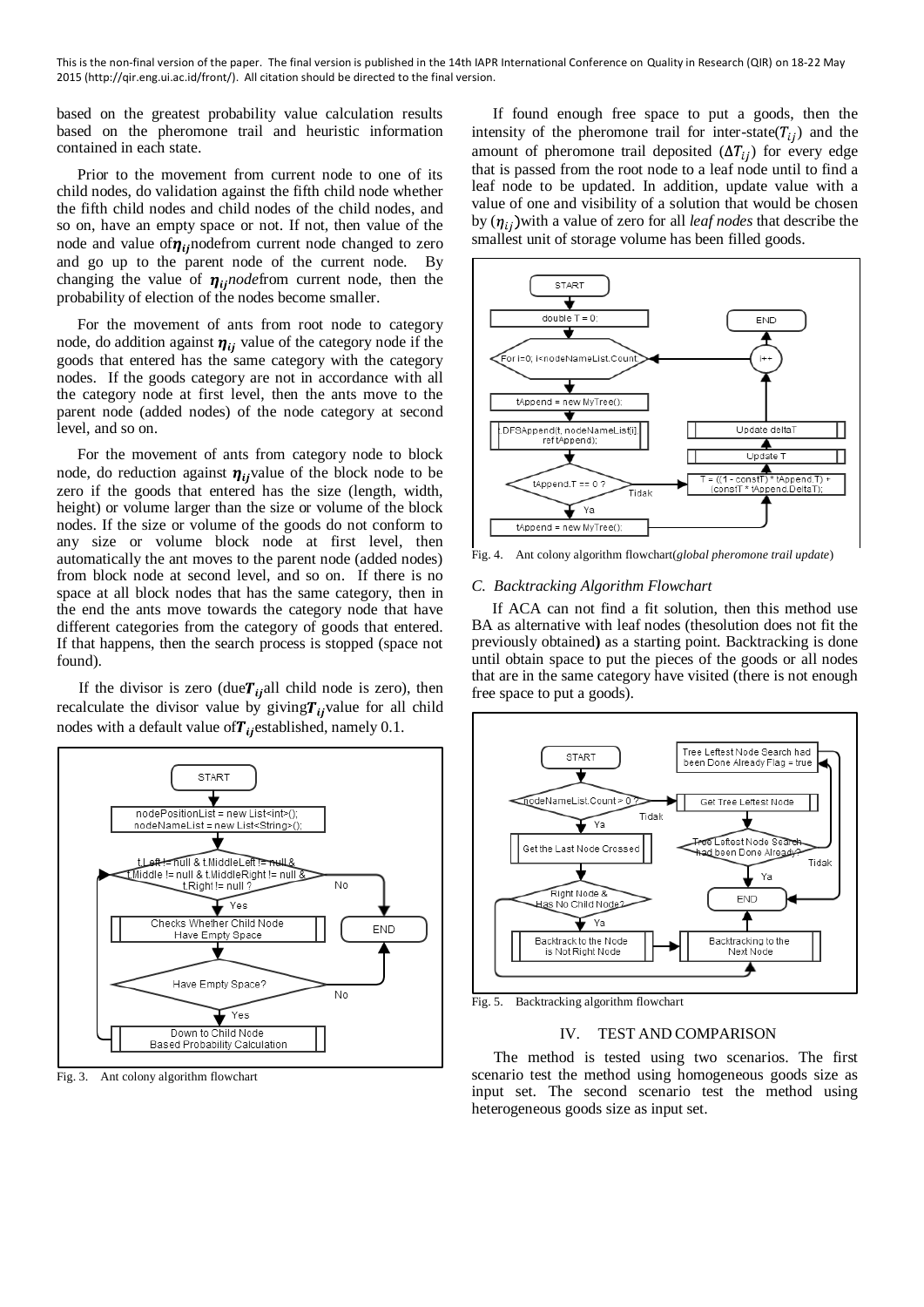In the first scenario, the number of category is determine with  $1 \leq n_c \leq 2$ . Each category has the number of block which determined with  $1 \le n_b \le 3$ . The size of each block is determine with  $1 \leq \{x_b, y_b, z_b\} \leq 6$ . The size of goods is determine with  $1 \leq \{x_g, y_g, z_g\} \leq 6$ . The method run until goods can no longer be accommodated. To finish the first scenario, the method needs2.294 secondsto54.19 minutes with 100% space occupation.



Fig. 6. Graphs of The Average Processing Time and Standard Deviation (The Size of Goods is Same)

The x-axis with index 1 to 18 describe the increase in the size of the space. The y-axis describe time process. An increase in the size of the space is influenced by increasing the number of categories, the number of blocks, and the size of blocks. From Fig. 6., it can be seen that the increase in the size of the space causes a greater time process for process in the arrangement of goods that have the same size

In the second scenario, the number of category is determine with  $1 \leq n_c \leq 2$ . Each category has the number of block which determined with  $1 \le n_h \le 3$ . The size of each block is determine with  $1 \leq \{x_b, y_b, z_b\} \leq 6$ . The size of goods is  $x_g$  = random between 1 until  $1/3x_b$ ,  $y_g$  = random between1 until  $1/3y_b$ ,  $z_g$  = random between1 until  $1/3z_b$ . In this scenario, the method needs 3.225 seconds to 61.41 minutes to be completed. The occupation from this scenario is 97.19% to 100%.



Fig. 7. Graphs of The Average Processing Time and Standard Deviation (The Size of Goods is Random)

From Fig. 7., it can be seen that the increase in the size of the space causes a greater time process for process in the arrangement of goods that have the random size. The arrangement of goods with the same size and the arrangement of the goods with random sizes have a similiar time process which indicates that this method can be used to arrange the goods that have the same size and different sizes.

## V. DISCUSSION

The method has been tested and shows a promising result. The test from both scenarios show thatthe methodhas good level of speed and occupation, works with multiple goods' categories, and provide the flexibility for the number and size of the goods.

However, the performance of this method is still limited due tothe size of the tree that greatly influence the performance of search. Its usability is also still limited only for block and goods with square shape.

## VI. CONCLUSION

A new alternative warehouse layout approach based on ACA, BA, and block stacking method successfully applied in the goods layout application. This method combines the use of BA and ACA, which in previous studies ACA used to organize a number of goods that have been known and BA used to manage the goods where it is possible to have different categories (however it is complex and needs a considerably long processing time). It is fast, works with multiple goods' categories, and provides the flexibility for the number and size of the goods.

For future development, exploring a new tree structure or a data structure can be can be done to increase the processing speed. The application can be modified to handle the block and goods in addition to the form of cubes and blocks.